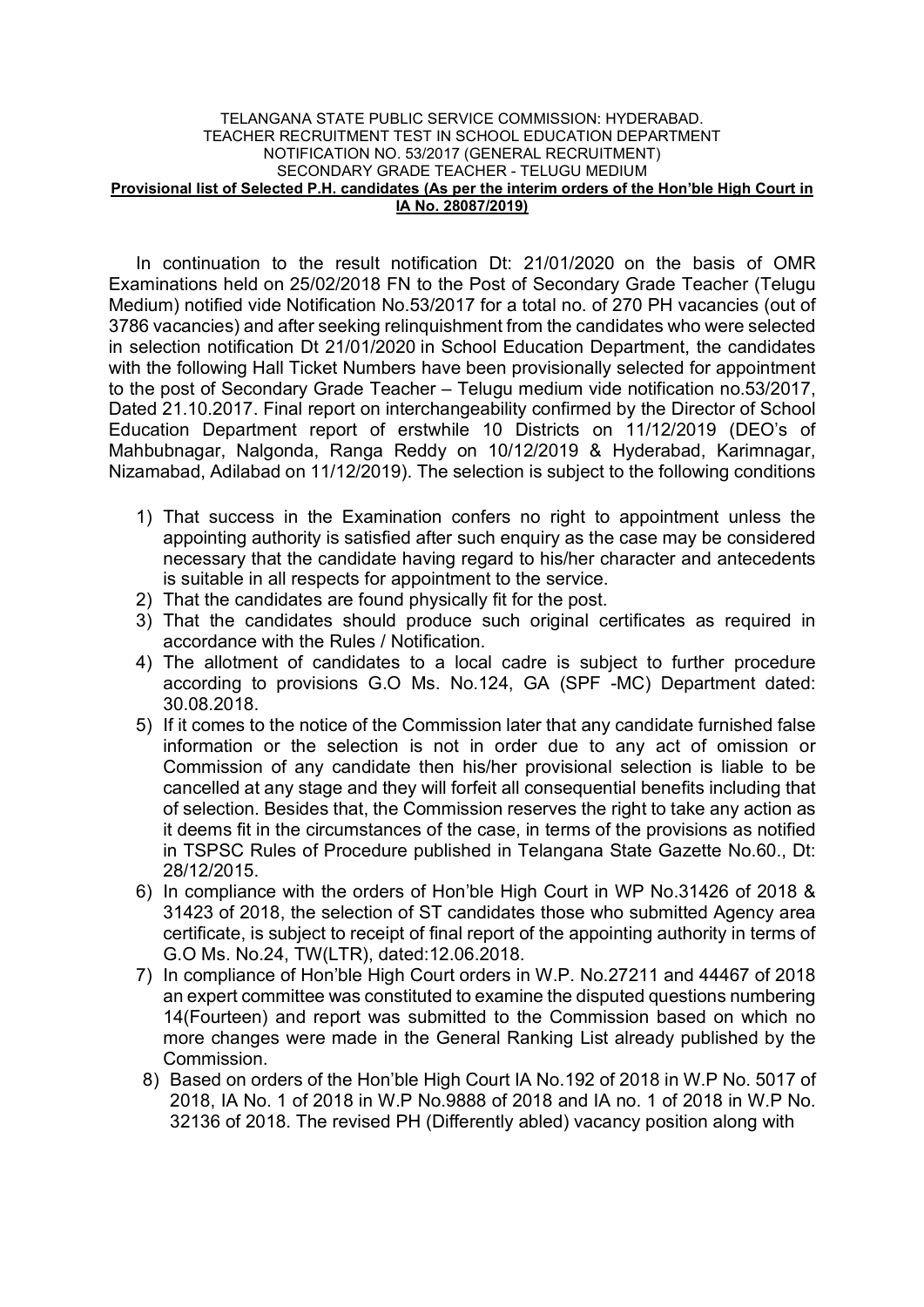interchangeability of PH categories according to rules will be notified. Thereafter Selection of candidates to posts earmarked for PH candidates will be processed.

If it comes to the notice of the Commission later that any candidate furnished false information or the selection is not in order due to any act of omission or Commission of any candidate then his/her provisional selection is liable to be cancelled at any stage and they will forfeit all consequential benefits including that of selection. Besides that, the Commission reserves the right to take any action as it deems fit in the circumstances of the case, in terms of the provisions as notified in TSPSC Rules of Procedure published in Telangana State Gazette No.60., Dt: 28/12/2015.

 The selections are subject to the final outcome of W.P.s and other cases pending, if any, before the Hon'ble High Court, Telangana State.

| Sn<br>Ο | Htno       | Sel_dist            | Sel area     |  |
|---------|------------|---------------------|--------------|--|
| 1.      | 1753104513 | <b>MAHABUBNAGAR</b> | <b>MBNPL</b> |  |
| 2.      | 1753104553 | <b>MAHABUBNAGAR</b> | <b>MBNPL</b> |  |
| 3.      | 1753104557 | <b>MAHABUBNAGAR</b> | <b>MBNPL</b> |  |
| 4.      | 1753104558 | <b>MAHABUBNAGAR</b> | <b>MBNPL</b> |  |
| 5.      | 1753104570 | <b>MAHABUBNAGAR</b> | <b>MBNPL</b> |  |
| 6.      | 1753104572 | <b>MAHABUBNAGAR</b> | <b>MBNPL</b> |  |
| 7.      | 1753104617 | <b>MAHABUBNAGAR</b> | <b>MBNPL</b> |  |
| 8.      | 1753104633 | <b>MAHABUBNAGAR</b> | <b>MBNPL</b> |  |
| 9.      | 1753108150 | <b>MAHABUBNAGAR</b> | <b>MBNPL</b> |  |
| 10.     | 1753108158 | RANGA REDDY         | <b>RRDPL</b> |  |
| 11.     | 1753108164 | RANGA REDDY         | <b>RRDPL</b> |  |
| 12.     | 1753108176 | RANGA REDDY         | <b>RRDPL</b> |  |
| 13.     | 1753108193 | <b>RANGA REDDY</b>  | <b>RRDPL</b> |  |
| 14.     | 1753108560 | RANGA REDDY         | <b>RRDPL</b> |  |
| 15.     | 1753108561 | RANGA REDDY         | <b>RRDPL</b> |  |
| 16.     | 1753108563 | RANGA REDDY         | <b>RRDPL</b> |  |
| 17.     | 1753108564 | RANGA REDDY         | <b>RRDPL</b> |  |
| 18.     | 1753108568 | <b>RANGA REDDY</b>  | <b>RRDPL</b> |  |
| 19.     | 1753108578 | RANGA REDDY         | <b>RRDPL</b> |  |
| 20.     | 1753108580 | <b>RANGA REDDY</b>  | <b>RRDPL</b> |  |
| 21.     | 1753108582 | RANGA REDDY         | <b>RRDPL</b> |  |
| 22.     | 1753108586 | RANGA REDDY         | <b>RRDPL</b> |  |
| 23.     | 1753108591 | RANGA REDDY         | <b>RRDPL</b> |  |
| 24.     | 1753108592 | <b>MAHABUBNAGAR</b> | <b>MBNPL</b> |  |
| 25.     | 1753108597 | <b>HYDERABAD</b>    | <b>HYDPG</b> |  |

## HALL TICKET NUMBERS

| 26. | 1753108611 | <b>MAHABUBNAGAR</b> | <b>MBNPL</b> |
|-----|------------|---------------------|--------------|
| 27. | 1753108618 | RANGA REDDY         | RRDPL        |
| 28. | 1753108620 | <b>MAHABUBNAGAR</b> | <b>MBNPL</b> |
| 29. | 1753108623 | MAHABUBNAGAR        | <b>MBNPL</b> |
| 30. | 1753108628 | MAHABUBNAGAR        | <b>MBNPL</b> |
| 31. | 1753108631 | RANGA REDDY         | RRDPG        |
| 32. | 1753108647 | MAHABUBNAGAR        | MBNPL        |
| 33. | 1753108682 | MAHABUBNAGAR        | <b>MBNPL</b> |
| 34. | 1753108690 | HYDERABAD           | <b>HYDPG</b> |
| 35. | 1753108694 | MAHABUBNAGAR        | <b>MBNPL</b> |
| 36. | 1753108708 | <b>MAHABUBNAGAR</b> | <b>MBNPL</b> |
| 37. | 1753108711 | RANGA REDDY         | <b>RRDPL</b> |
| 38. | 1753108713 | <b>MAHABUBNAGAR</b> | <b>MBNPL</b> |
| 39. | 1753114994 | ADIL ABAD           | <b>ADBPG</b> |
| 40. | 1753115003 | <b>ADILABAD</b>     | ADBPL        |
| 41. | 1753115004 | ADIL ABAD           | <b>ADBPL</b> |
| 42. | 1753115011 | <b>ADILABAD</b>     | ADBPL        |
| 43. | 1753115016 | ADIL ABAD           | ADBPL        |
| 44. | 1753115527 | ADILABAD            | ADBPL        |
| 45. | 1753115529 | <b>ADILABAD</b>     | <b>ADBPL</b> |
| 46. | 1753116185 | <b>ADILABAD</b>     | ADBPL        |
| 47. | 1753116899 | RANGA REDDY         | <b>RRDPL</b> |
| 48. | 1753116912 | RANGA REDDY         | RRDPL        |
| 49. | 1753116926 | RANGA REDDY         | <b>RRDPL</b> |
| 50. | 1753116928 | RANGA REDDY         | <b>RRDPL</b> |
| 51. | 1753116933 | RANGA REDDY         | <b>RRDPL</b> |
| 52. | 1753116940 | HYDERABAD           | <b>HYDPG</b> |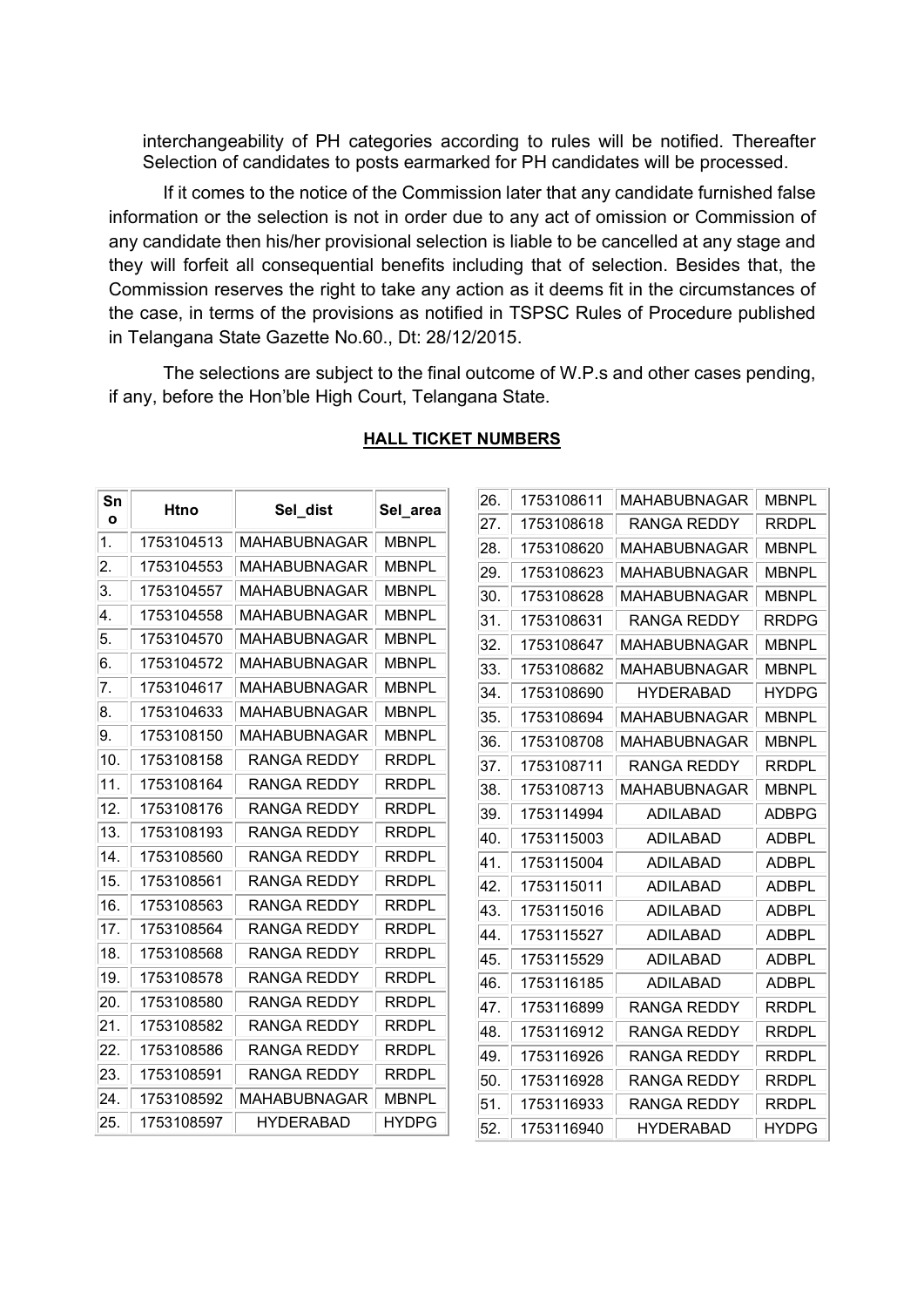| 53. | 1753116997 | <b>HYDERABAD</b>    | <b>HYDPG</b> | 95.  | 1753137240 | <b>HYDERABAD</b>    | <b>HYDPG</b> |
|-----|------------|---------------------|--------------|------|------------|---------------------|--------------|
| 54. | 1753119522 | <b>KHAMMAM</b>      | <b>KMMPL</b> | 96.  | 1753137363 | <b>RANGA REDDY</b>  | <b>RRDPL</b> |
| 55. | 1753124078 | ADILABAD            | <b>ADBPL</b> | 97.  | 1753137592 | <b>HYDERABAD</b>    | <b>HYDPG</b> |
| 56. | 1753124080 | <b>HYDERABAD</b>    | <b>HYDPG</b> | 98.  | 1753137601 | <b>HYDERABAD</b>    | <b>HYDPG</b> |
| 57. | 1753124082 | <b>ADILABAD</b>     | <b>ADBPL</b> | 99.  | 1753137608 | <b>HYDERABAD</b>    | <b>HYDPG</b> |
| 58. | 1753124091 | <b>ADILABAD</b>     | <b>ADBPL</b> | 100. | 1753139924 | <b>KARIMNAGAR</b>   | <b>KRMPG</b> |
| 59. | 1753124095 | ADILABAD            | <b>ADBPL</b> | 101. | 1753139941 | <b>KARIMNAGAR</b>   | <b>KRMPG</b> |
| 60. | 1753124102 | <b>ADILABAD</b>     | <b>ADBPL</b> | 102. | 1753139949 | <b>KARIMNAGAR</b>   | <b>KRMPG</b> |
| 61. | 1753124104 | ADILABAD            | <b>ADBPL</b> | 103. | 1753144897 | <b>MEDAK</b>        | <b>MDKPL</b> |
| 62. | 1753124105 | <b>ADILABAD</b>     | <b>ADBPL</b> | 104. | 1753146961 | <b>NIZAMABAD</b>    | <b>NZBPL</b> |
| 63. | 1753124111 | ADILABAD            | <b>ADBPL</b> | 105. | 1753146980 | <b>MEDAK</b>        | <b>MDKPL</b> |
| 64. | 1753124112 | <b>ADILABAD</b>     | <b>ADBPL</b> | 106. | 1753146986 | <b>MEDAK</b>        | <b>MDKPL</b> |
| 65. | 1753124114 | ADILABAD            | <b>ADBPL</b> | 107. | 1753146998 | <b>MEDAK</b>        | <b>MDKPL</b> |
| 66. | 1753124117 | ADILABAD            | <b>ADBPL</b> | 108. | 1753147000 | <b>MEDAK</b>        | <b>MDKPL</b> |
| 67. | 1753124122 | <b>ADILABAD</b>     | <b>ADBPL</b> | 109. | 1753147001 | <b>MEDAK</b>        | <b>MDKPL</b> |
| 68. | 1753124123 | ADILABAD            | <b>ADBPL</b> | 110. | 1753147766 | <b>MEDAK</b>        | <b>MDKPL</b> |
| 69. | 1753124131 | ADILABAD            | <b>ADBPL</b> | 111. | 1753147775 | <b>MEDAK</b>        | <b>MDKPL</b> |
| 70. | 1753124133 | ADILABAD            | <b>ADBPL</b> | 112. | 1753147787 | <b>MEDAK</b>        | <b>MDKPL</b> |
| 71. | 1753124644 | <b>RANGA REDDY</b>  | <b>RRDPL</b> | 113. | 1753147795 | <b>MEDAK</b>        | <b>MDKPL</b> |
| 72. | 1753124646 | <b>WARANGAL</b>     | <b>WGLPG</b> | 114. | 1753147806 | <b>MEDAK</b>        | <b>MDKPL</b> |
| 73. | 1753124696 | WARANGAL            | <b>WGLPG</b> | 115. | 1753147808 | <b>MEDAK</b>        | <b>MDKPL</b> |
| 74. | 1753124698 | <b>WARANGAL</b>     | <b>WGLPG</b> | 116. | 1753147814 | <b>MEDAK</b>        | <b>MDKPL</b> |
| 75. | 1753124701 | <b>HYDERABAD</b>    | <b>HYDPG</b> | 117. | 1753147816 | <b>NIZAMABAD</b>    | <b>NZBPL</b> |
| 76. | 1753124704 | WARANGAL            | <b>WGLPG</b> | 118. | 1753147818 | <b>NIZAMABAD</b>    | <b>NZBPL</b> |
| 77. | 1753124713 | <b>MEDAK</b>        | <b>MDKPL</b> | 119. | 1753147820 | <b>MEDAK</b>        | <b>MDKPL</b> |
| 78. | 1753124715 | WARANGAL            | <b>WGLPG</b> | 120. | 1753147826 | <b>MEDAK</b>        | <b>MDKPL</b> |
| 79. | 1753127436 | <b>MAHABUBNAGAR</b> | <b>MBNPL</b> | 121. | 1753147829 | <b>MEDAK</b>        | <b>MDKPL</b> |
| 80. | 1753127445 | <b>ADILABAD</b>     | <b>ADBPG</b> | 122. | 1753147833 | <b>NIZAMABAD</b>    | <b>NZBPL</b> |
| 81. | 1753127448 | <b>MAHABUBNAGAR</b> | <b>MBNPL</b> | 123. | 1753147835 | <b>MEDAK</b>        | <b>MDKPL</b> |
| 82. | 1753127455 | <b>MEDAK</b>        | <b>MDKPL</b> | 124. | 1753147838 | <b>MEDAK</b>        | <b>MDKPL</b> |
| 83. | 1753127487 | WARANGAL            | <b>WGLPG</b> | 125. | 1753147840 | MEDAK               | <b>MDKPL</b> |
| 84. | 1753127488 | ADILABAD            | <b>ADBPL</b> | 126. | 1753147848 | <b>ADILABAD</b>     | <b>ADBPL</b> |
| 85. | 1753127502 | <b>MAHABUBNAGAR</b> | <b>MBNPG</b> | 127. | 1753147849 | <b>MEDAK</b>        | <b>MDKPL</b> |
| 86. | 1753127529 | <b>MEDAK</b>        | <b>MDKPL</b> | 128. | 1753147851 | <b>MEDAK</b>        | <b>MDKPL</b> |
| 87. | 1753127671 | <b>NIZAMABAD</b>    | <b>NZBPL</b> | 129. | 1753147857 | <b>MAHABUBNAGAR</b> | <b>MBNPL</b> |
| 88. | 1753127897 | <b>ADILABAD</b>     | <b>ADBPL</b> | 130. | 1753147860 | MEDAK               | <b>MDKPL</b> |
| 89. | 1753134619 | WARANGAL            | <b>WGLPG</b> | 131. | 1753147861 | <b>MEDAK</b>        | <b>MDKPL</b> |
| 90. | 1753134633 | <b>MEDAK</b>        | <b>MDKPG</b> | 132. | 1753147867 | <b>MEDAK</b>        | <b>MDKPL</b> |
| 91. | 1753134653 | WARANGAL            | <b>WGLPG</b> | 133. | 1753147868 | <b>MEDAK</b>        | <b>MDKPL</b> |
| 92. | 1753134688 | WARANGAL            | <b>WGLPG</b> | 134. | 1753147873 | <b>NIZAMABAD</b>    | <b>NZBPL</b> |
| 93. | 1753134761 | WARANGAL            | <b>WGLPG</b> | 135. | 1753147881 | <b>MEDAK</b>        | <b>MDKPL</b> |
| 94. | 1753137214 | <b>HYDERABAD</b>    | <b>HYDPG</b> | 136  | 1753147883 | <b>MEDAK</b>        | <b>MDKPL</b> |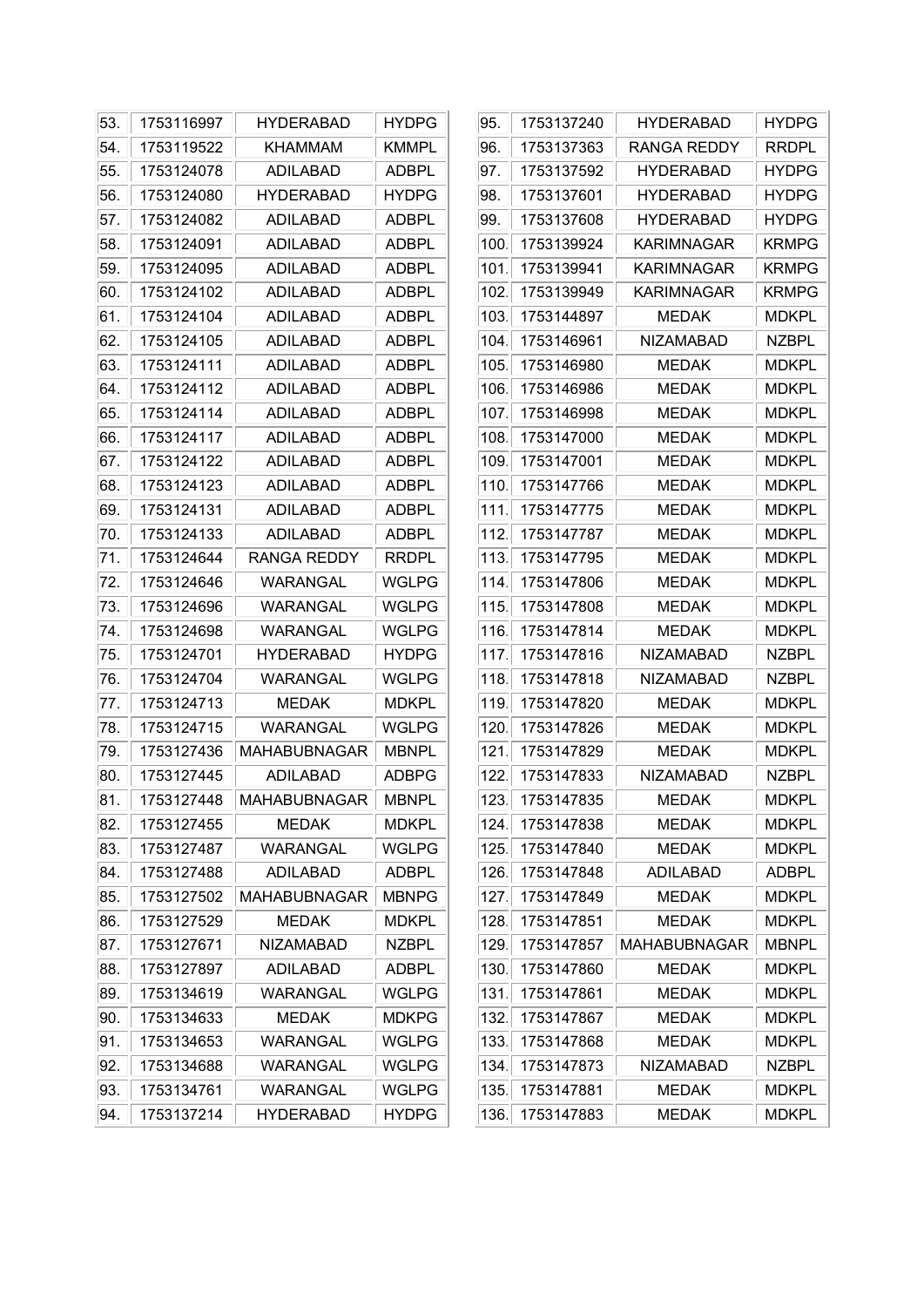| 137. | 1753148573 | MAHABUBNAGAR        | <b>MBNPL</b> | 155. | 1753156107 | <b>MEDAK</b>     | <b>MDKPL</b> |
|------|------------|---------------------|--------------|------|------------|------------------|--------------|
| 138. | 1753148592 | <b>MAHABUBNAGAR</b> | <b>MBNPG</b> | 156. | 1753156109 | <b>NIZAMABAD</b> | <b>NZBPL</b> |
| 139. | 1753148597 | <b>MAHABUBNAGAR</b> | <b>MBNPL</b> | 157. | 1753156111 | <b>NIZAMABAD</b> | <b>NZBPL</b> |
| 140. | 1753148602 | <b>MAHABUBNAGAR</b> | <b>MBNPL</b> | 158. | 1753156117 | <b>NIZAMABAD</b> | <b>NZBPG</b> |
| 141  | 1753148636 | <b>MAHABUBNAGAR</b> | <b>MBNPL</b> | 159. | 1753156120 | <b>NIZAMABAD</b> | <b>NZBPL</b> |
| 142. | 1753149040 | <b>MAHABUBNAGAR</b> | <b>MBNPL</b> | 160. | 1753156123 | <b>NIZAMABAD</b> | <b>NZBPL</b> |
| 143. | 1753149054 | <b>MAHABUBNAGAR</b> | <b>MBNPL</b> | 161  | 1753156138 | <b>MEDAK</b>     | <b>MDKPL</b> |
| 144. | 1753150730 | MAHABUBNAGAR        | <b>MBNPL</b> | 162. | 1753156194 | <b>MEDAK</b>     | <b>MDKPL</b> |
| 145. | 1753150765 | <b>MEDAK</b>        | <b>MDKPL</b> | 163. | 1753156196 | <b>MEDAK</b>     | <b>MDKPL</b> |
| 146. | 1753150780 | <b>NIZAMABAD</b>    | <b>NZBPL</b> | 164. | 1753156198 | <b>MEDAK</b>     | <b>MDKPL</b> |
| 147. | 1753150802 | ADILABAD            | <b>ADBPL</b> | 165. | 1753156200 | <b>MEDAK</b>     | <b>MDKPL</b> |
| 148. | 1753150811 | <b>MAHABUBNAGAR</b> | <b>MBNPL</b> | 166. | 1753156202 | <b>MEDAK</b>     | <b>MDKPL</b> |
| 149. | 1753151218 | <b>MAHABUBNAGAR</b> | <b>MBNPL</b> | 167. | 1753156204 | <b>MEDAK</b>     | <b>MDKPL</b> |
| 150. | 1753156074 | <b>NIZAMABAD</b>    | <b>NZBPL</b> | 168. | 1753156209 | <b>MEDAK</b>     | <b>MDKPL</b> |
| 151. | 1753156085 | <b>NIZAMABAD</b>    | <b>NZBPL</b> | 169. | 1753156211 | <b>MEDAK</b>     | <b>MDKPL</b> |
| 152. | 1753156087 | <b>MEDAK</b>        | <b>MDKPL</b> | 170. | 1753156260 | <b>MEDAK</b>     | <b>MDKPL</b> |
| 153. | 1753156088 | <b>NIZAMABAD</b>    | <b>NZBPL</b> | 171  | 1753156431 | <b>MEDAK</b>     | <b>MDKPG</b> |
| 154. | 1753156106 | <b>MEDAK</b>        | <b>MDKPL</b> | 172. | 1753156432 | <b>MEDAK</b>     | <b>MDKPL</b> |

#### List of PH candidates selected in Agency area

The selection of the following vacancies is dependent on clearance from District Collectors in terms of G.O.Ms.No. 24 (LTR) dated: 12/06/2018 on claim of Agency (Local Status) i.e., District / Local body / Government likely to be modified.

| Sno | Htno       | Sel_dist             | Sel_area     |
|-----|------------|----------------------|--------------|
| 1.  | 1753110254 | KHAMMAM              | KMMAL        |
| 2.  | 1753110264 | <b>KHAMMAM</b>       | <b>KMMAL</b> |
| 3.  | 1753110272 | KHAMMAM              | <b>KMMAL</b> |
| 4.  | 1753110325 | KHAMMAM              | <b>KMMAL</b> |
| 5.  | 1753110329 | KHAMMAM              | <b>KMMAL</b> |
| 6.  |            | 1753110335   KHAMMAM | <b>KMMAL</b> |
| 7.  | 1753110340 | KHAMMAM              | <b>KMMAL</b> |
| 8.  | 1753110565 | <b>KHAMMAM</b>       | <b>KMMAL</b> |
| 9.  | 1753110570 | <b>KHAMMAM</b>       | <b>KMMAL</b> |
| 10. | 1753110738 | KHAMMAM              | KMMAL        |
| 11. | 1753110740 | KHAMMAM              | KMMAL        |
| 12. | 1753110750 | KHAMMAM              | <b>KMMAL</b> |
| 13. | 1753111366 | <b>KHAMMAM</b>       | <b>KMMAL</b> |
| 14. | 1753111367 | <b>KHAMMAM</b>       | <b>KMMAL</b> |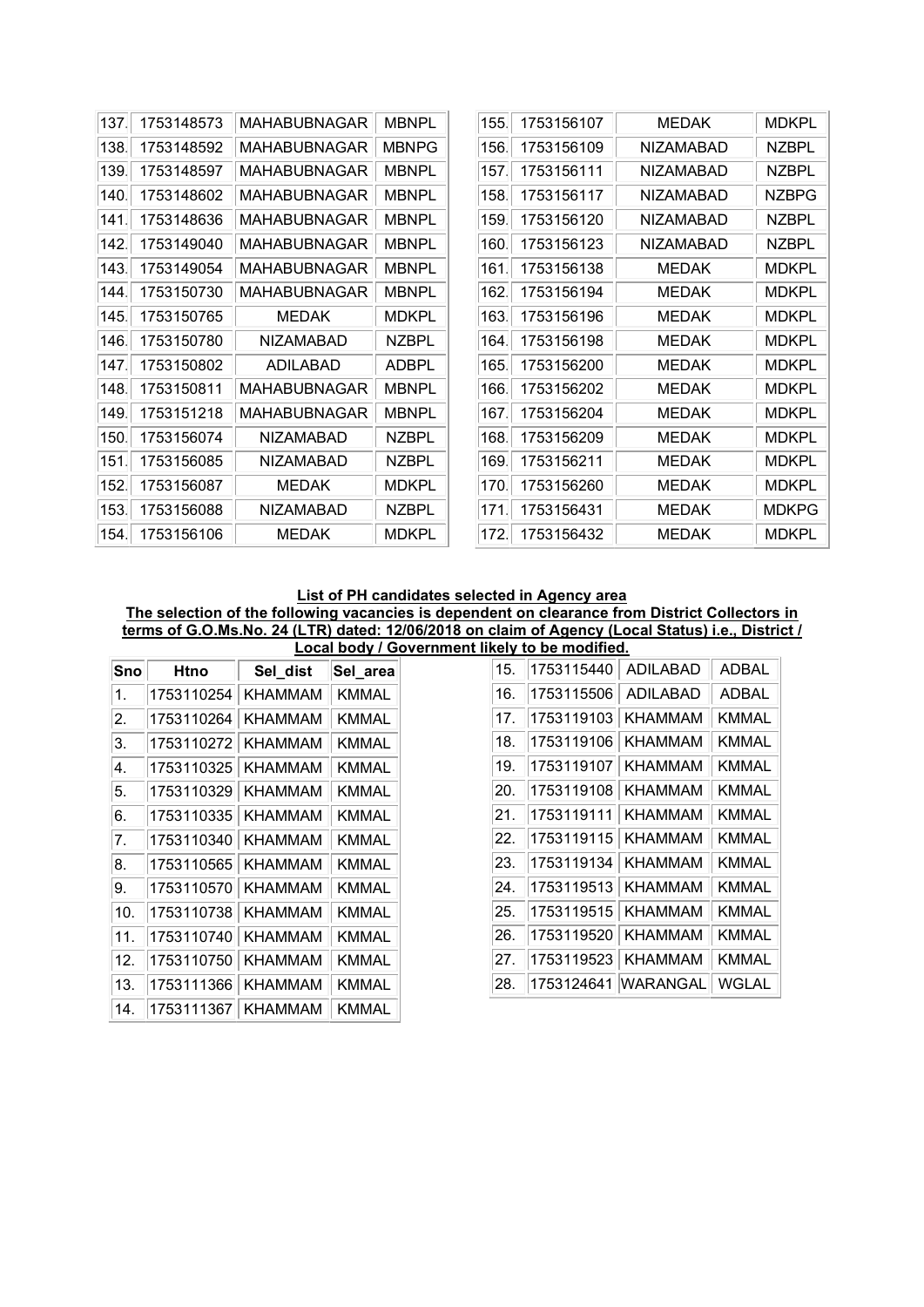# List of Non-PH candidates selected in Agency area due to PH interchangeability (conversion of PH

|                  |             |                | vacancies into General) |
|------------------|-------------|----------------|-------------------------|
| Sno              | <b>Htno</b> | Sel_dist       | Sel_area                |
| $\overline{1}$ . | 1753109196  | <b>KHAMMAM</b> | <b>KMMAL</b>            |
| 2.               | 1753112831  | ADILABAD       | <b>ADBAL</b>            |
| 3.               | 1753112898  | ADILABAD       | <b>ADBAL</b>            |
| Ι4.              | 1753114639  | ADILABAD       | <b>ADBAL</b>            |
| 5.               | 1753117733  | KHAMMAM        | <b>KMMAL</b>            |
| 6.               | 1753117760  | KHAMMAM        | <b>KMMAL</b>            |
| 7.               | 1753117891  | KHAMMAM        | <b>KMMAL</b>            |
| 8.               | 1753118101  | KHAMMAM        | <b>KMMAL</b>            |
| 9.               | 1753118567  | <b>KHAMMAM</b> | <b>KMMAL</b>            |

| S.No. | HT No.     | Position in the<br>Previous selection,<br>dt:21/01/2020 | <b>Position in the</b><br>present revised<br>selection | <b>Remarks</b>                                                                                                                                                  |
|-------|------------|---------------------------------------------------------|--------------------------------------------------------|-----------------------------------------------------------------------------------------------------------------------------------------------------------------|
|       | 1753114489 | ADBAL                                                   | Relinquished                                           | Due to interchangeability of PH<br>vacancies to General vacancies<br>the candidate got selection in the<br>result dt:21/01/2020 but<br>submitted relinguishment |
| 2     | 1753121278 | No selection                                            | ADBAL                                                  | Due to relinquishment of the<br>above candidate this candidate<br>got selection.                                                                                |

|                | Modification in the earlier provisional selection list displayed on 11/10/2019. |                                                                                               |                                                 |                                                                                                                                                           |  |  |  |  |  |
|----------------|---------------------------------------------------------------------------------|-----------------------------------------------------------------------------------------------|-------------------------------------------------|-----------------------------------------------------------------------------------------------------------------------------------------------------------|--|--|--|--|--|
| S.No.          | HT No.                                                                          | <b>Position in the Previous</b><br>selection, dt: 11/10/2019<br>& dt:21/01/2020               | Position in the<br>present revised<br>selection | <b>Remarks</b>                                                                                                                                            |  |  |  |  |  |
| 1              | 1753148432                                                                      | Withheld the result as per<br>the orders of the Hon'ble<br>High Court in WP<br>No.23785/2018. | <b>MBNPL</b>                                    | The candidate is one of the<br>petitioners and he is in<br>selection. The result is<br>declared as the candidate had<br>withdrawn from the case           |  |  |  |  |  |
| $\overline{2}$ | 1753122329                                                                      | Withheld the result as he<br>filed WP no.18265/2018<br>(Wrong Bubbling case)                  | <b>ADBPL</b>                                    | The result declared by<br>implementing the order in WP<br>No.18265/2018 as the<br>candidate is not found under<br>the rejection flag of wrong<br>bubbling |  |  |  |  |  |